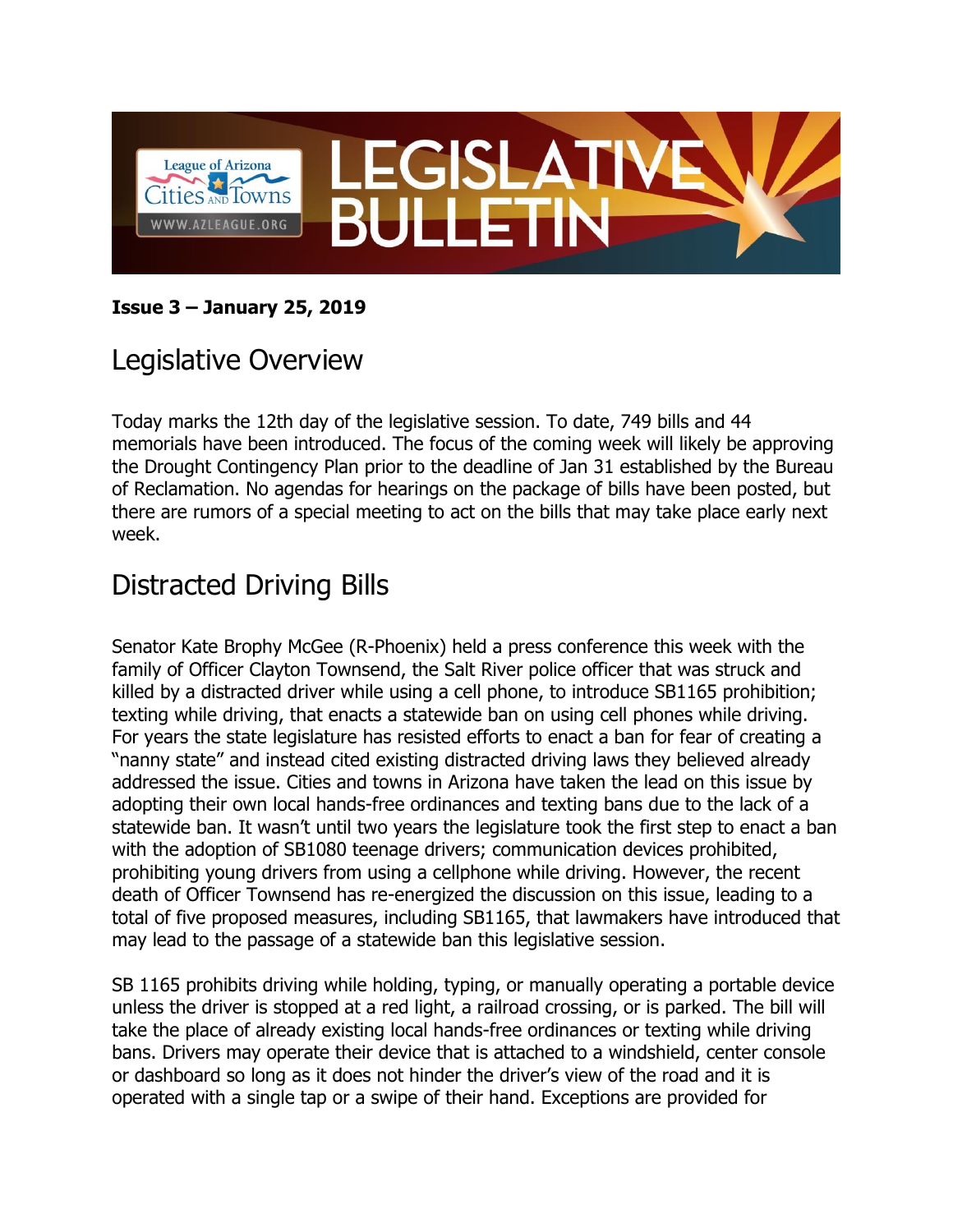emergency situations (calling 911) and using a devise fixed to the vehicle for occupational duties, such as contacting a dispatcher or communicating through a software application. The bill exempts emergency and law enforcement personnel from the provisions and associated penalties if acting in their official capacity.

Fines range between \$75 to \$149 for the first offense and \$150 to \$250 for subsequent offenses. The Arizona Department of Transportation must post signage on highways to notify the public of the law and must include in driver education courses the effects of using portable devices while driving.

Other measures that have been introduced include:

HB2069 text messaging while driving; prohibition - Representative John Kavanagh, R-Fountain Hills

The bill makes it a civil traffic violation to use a wireless communication device to manually write or send a written message while driving on a highway. Violations are subject to a penalty of \$100 for a first violation; \$300 for a second or subsequent violation; \$500 for causing an accident; and \$10,000 if the accident results in a death. HB2165 distracted driving; reckless driving – Representative Kelly Townsend, R-Mesa The act of participating in an activity that willfully distracts a driver from safely operating a vehicle is a class 2 misdemeanor, which is a presumptive 4-month jail sentence and up to \$750 in fines plus surcharges and possible revocation of driving privileges.

HB2537 hands-free wireless communication devices; driving – Representative César Chávez, D-Phoenix

Prohibits the use of wireless communication devices (device) while driving unless the device is equipped and is operated with hands-free or voice operated features. Drivers may use their hand to activate and deactivate a feature with a single swipe or tap of the device if it is mounted to a windshield, dashboard or center console in a manner that does not block a driver's view of the road. The bill provides certain exemptions, including for emergency or law enforcement personnel acting in an official capacity. Violations may only be prosecuted if committed in the presence of or within view of a peace officer or established by other evidence. Violators may be subject to a petty offense with fines between \$25 and \$99 for the first offense, and \$100 to \$200 for subsequent offenses. Violations that cause serious bodily injury or death is a Class 2 misdemeanor, subject to a fine of not more than \$4,000 plus applicable surcharges and up to 4-months in jail.

SB1141 distracted driving – Senator J.D. Mesnard R-Chandler